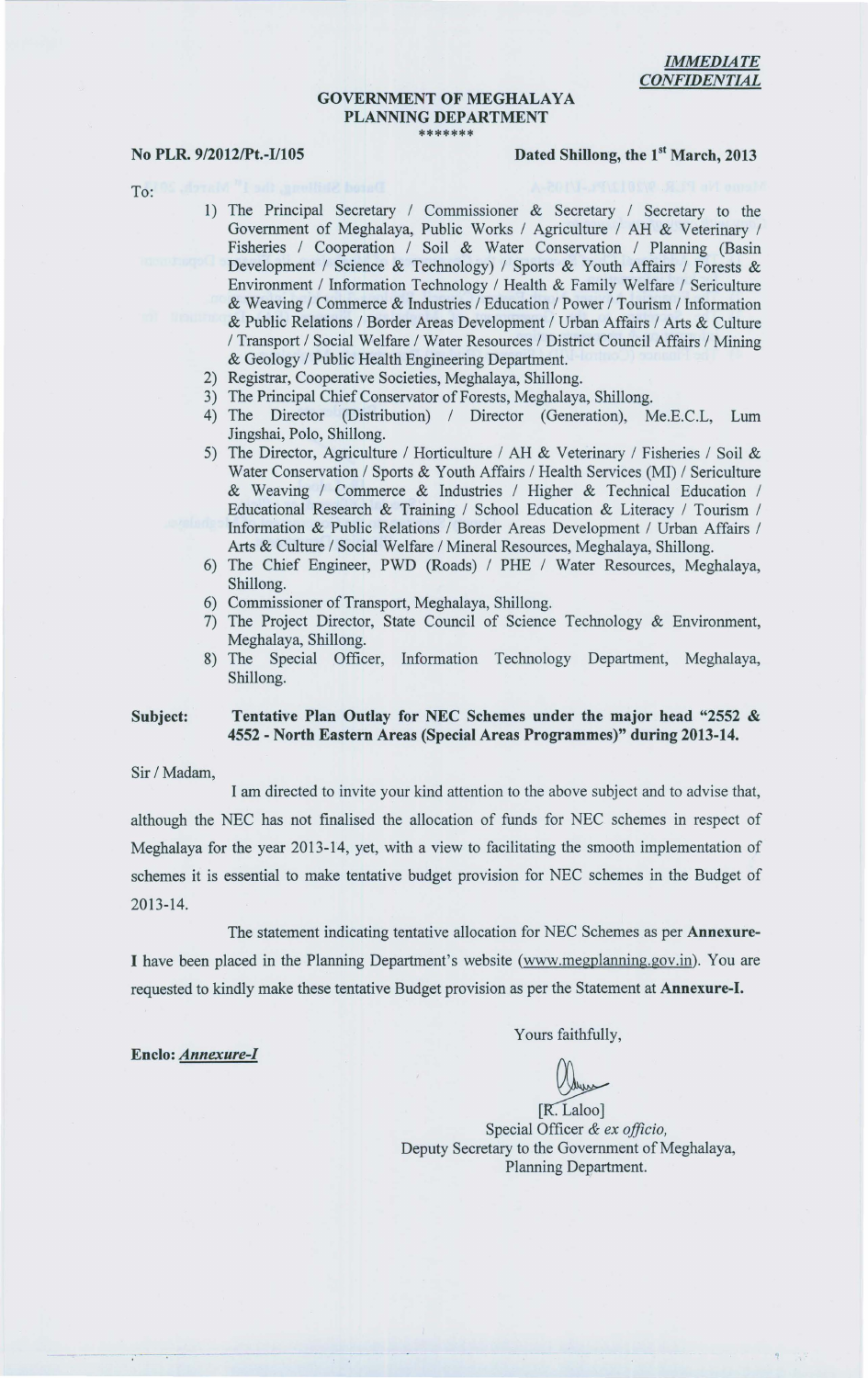#### Memo No PLR. 9/2012/Pt.-I/105-A Dated Shillong, the 1<sup>st</sup> March, 2013

Special Officer & *ex officio,*  Deputy Secretary to the Government of Meghalaya,

*Copy with copy of enclosure to:-*

1) The Additional Chief Secretary to the Government of Meghalaya, *i/c* Finance Department for kind information.

I was a second to the second the second term of the second term of the second term of the second term of the second term of the second term of the second term of the second term of the second term of the second term of the

- 2) The Financial Adviser, North Eastern Council, Shillong-3 for kind information.
- 3) The Secretary to the Government of Meghalaya, Finance (EA) Department for information & necessary action.

By order etc.,

4) The Finance (Control-I/II) / Finance (Budget) Departments, Meghalaya.

ER. Laloo]

Planning Department. S) The Chief Engineer PWD (Ronds) / PHR 7 Willy Heshunder, Meghavine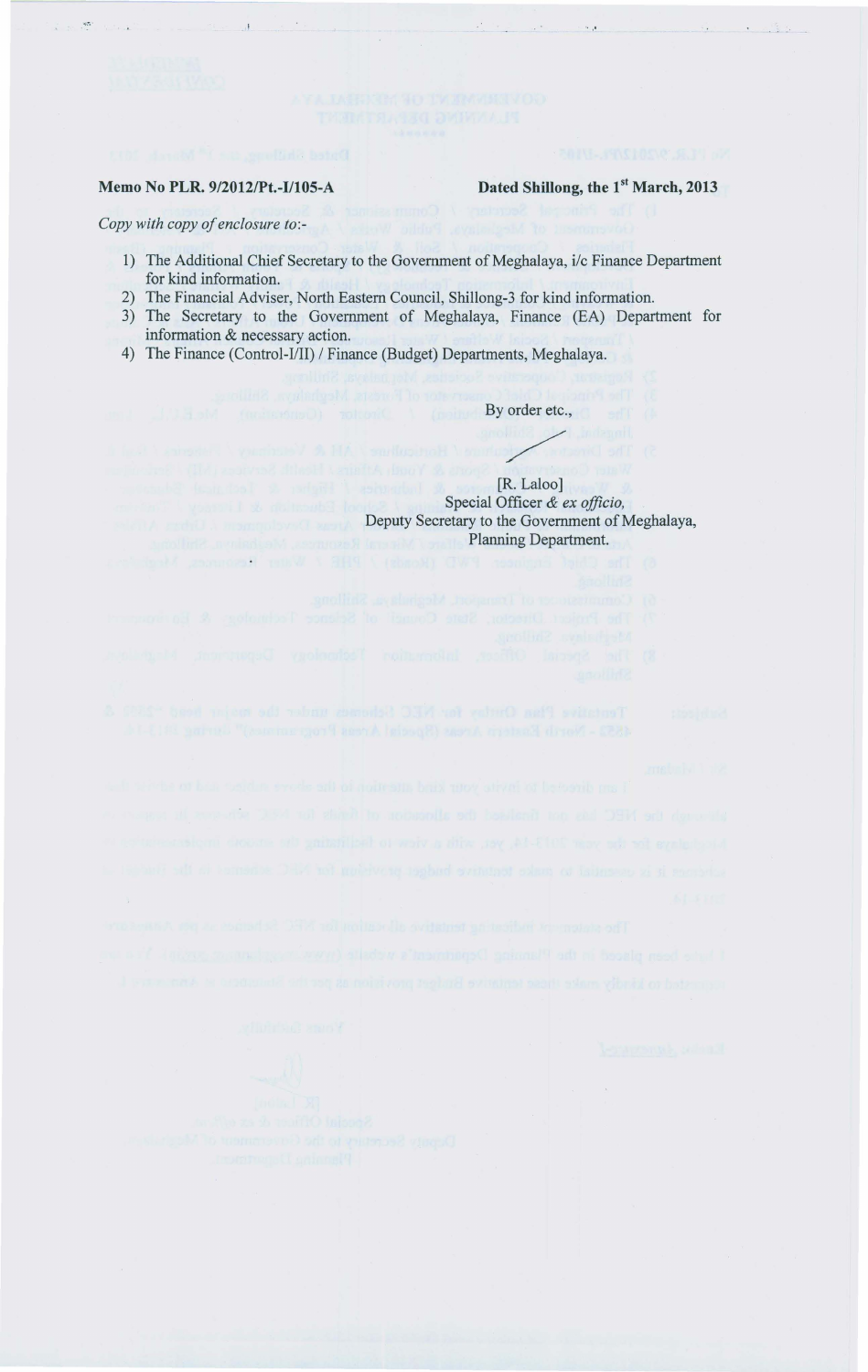|                                        |                                                                                                                                                                         | Rs. In lakh      |
|----------------------------------------|-------------------------------------------------------------------------------------------------------------------------------------------------------------------------|------------------|
| Sl.                                    | <b>Name of Schemes / Projects</b>                                                                                                                                       | <b>Tentative</b> |
| No.                                    |                                                                                                                                                                         | budget 2013-14   |
| (1)                                    | (2)                                                                                                                                                                     | (3)              |
|                                        | <b>ROADS &amp; BRIDGES SECTOR</b>                                                                                                                                       |                  |
|                                        | <b>On-going schemes</b>                                                                                                                                                 |                  |
| i                                      | Construction & Improvement of Nongpoh-Umden-Sonapur Road (0-58.16 Km.) (Revised DPR)                                                                                    | 94.00            |
| $\rm ii$                               | Improvement including Widening Agia-Medhipara-Phulbari-Tura Road (73rd-133rd Km.)                                                                                       | 37.00            |
| iii                                    | Improvement/Upgradation of Cherra-Mawsmai-Shella Road (0-40 Km.)                                                                                                        | 0.00             |
| iv                                     | Mankachar-Mahendraganj Road<br>(11th Plan scheme)                                                                                                                       | 500.00           |
| $\mathbf V$                            | Upgradation of Agia-Medhipara-Phulbari-Tura road (0-73 Kms.) (11th Plan Scheme)                                                                                         | 1000.00          |
| vi                                     | Mairang - Ranigodown-Azra Road (25th -106th) Km(11th Plan scheme)                                                                                                       | 1000.00          |
| vii                                    | Jowai-Nartiang-Khanduli (6th-60th) Km.                                                                                                                                  | 1000.00          |
|                                        | <b>Total ongoing</b>                                                                                                                                                    | 3631.00          |
|                                        | <b>New schemes</b>                                                                                                                                                      |                  |
| $\mathbf{i}$                           | Improvement including widening of road formation, reconstruction of old and sub standart cross drainage<br>on Garobadha - Mankachar Road (Portion from 31st - 50th) Km. | 700.00           |
| $\ddot{\rm ii}$                        | Construction including Metalling and Black Topping of Kynshi - Myriaw Mirza Road (0-148 Km.) Phase-<br>$I(0-50)$ Km.                                                    | 600.00           |
| iii                                    | Improvement including Metalling and Black Topping of Rymbai-Bataw-Jalalpur Road (63rd-96th) Km.<br>and construction of road from (96th - 110th) Km.                     | 600.00           |
| iv                                     | Improvement / Strengthening widening and MBT of Umsning-Jagi Road into itermediate lane (80 Km.)                                                                        | 600.00           |
|                                        | <b>Total of new schemes</b>                                                                                                                                             | 2500.00          |
|                                        | <b>Grand Total-Roads &amp; Bridges</b>                                                                                                                                  | 6131.00          |
|                                        | (OTHER THAN ROADS & BRIDGES SECTORS)                                                                                                                                    |                  |
| $\mathbf{A}$                           | <b>AGRICULTURE:New schemes</b>                                                                                                                                          |                  |
| $\mathbf{i}$<br>$\overline{\text{ii}}$ | <b>Agriculture Farm Mechanization</b>                                                                                                                                   | 100.00           |
| $\overline{\text{iii}}$                | <b>Pulses Cultivation</b>                                                                                                                                               | 5.00             |
|                                        | Land Reclamation and Wasteland Development                                                                                                                              | 5.00             |
| iv                                     | Multi - Chambered Cold Storage                                                                                                                                          | 5.00             |
| $\mathbf{V}$                           | Seed Testing Laboratories<br><b>Total-Agriculture</b>                                                                                                                   | 100.00<br>215.00 |
| B                                      | <b>HORTICULTURE</b>                                                                                                                                                     |                  |
| Ongoing                                |                                                                                                                                                                         |                  |
| i                                      | Establishment of Regional Training Centre for Commercial Cash Crop Cultivation at Umsning                                                                               | 150.00           |
| ii                                     | Horticulture Development at Nokrek Region, East Garo Hills, Meghalaya                                                                                                   | 150.00           |
|                                        | <b>New schemes</b>                                                                                                                                                      | 300.00           |
| $\mathbf{i}$                           | Infrastructure Development for Maintenance of Germplasm and Conservation of Elite Planting Materials<br>of the NER for Multiplication for the States of North East.     | 100.00           |
| $\overline{\mathbf{ii}}$               | Enhancing High Tech Cultivation of Lemon for Sustainability of Economic Growth and Livelihood<br>Security in Meghalaya                                                  | 100.00           |
| iii                                    | Establishing of Elite Nursery in Meghalaya.                                                                                                                             | 50.00            |
| iv                                     | Promotion of coconut plantation inklings improved livelihoods and Economic Prosperity in Rural<br>Meghalaya.                                                            | 100.00           |
| vi                                     | Horticulture park in new townships integrated with actual farming activities                                                                                            | 50.00            |
|                                        | Sub total new schemes                                                                                                                                                   | 400.00           |
|                                        | <b>Total-Horticulture:</b>                                                                                                                                              | 700.00           |
| $\mathbf C$                            | A.H. & VETERINARY-new schemes                                                                                                                                           |                  |
| $\mathbf{i}$                           | Establishment of Poultry Breeding Farm cum Hatchery at Phulbari, West Garo Hills District                                                                               | 100.00           |
|                                        | Total- AH & Veterinary                                                                                                                                                  | 100.00           |
| $\mathbf D$                            | <b>FISHERIES - new schemes</b>                                                                                                                                          |                  |
| $\mathbf{i}$                           | Capacity Building and Human Resource Development.                                                                                                                       | 60               |
| $\overline{\textbf{ii}}$               | Establishing sanctuaries for conserving indigenous and endemic species.                                                                                                 | 30               |
| iii                                    | Mass Media Campaign, Documentation and Outreach.                                                                                                                        | 30               |
| iv                                     | Development of Water bodies for country fisheries                                                                                                                       | 20               |
|                                        | <b>Total Fisheries</b>                                                                                                                                                  | 140.00           |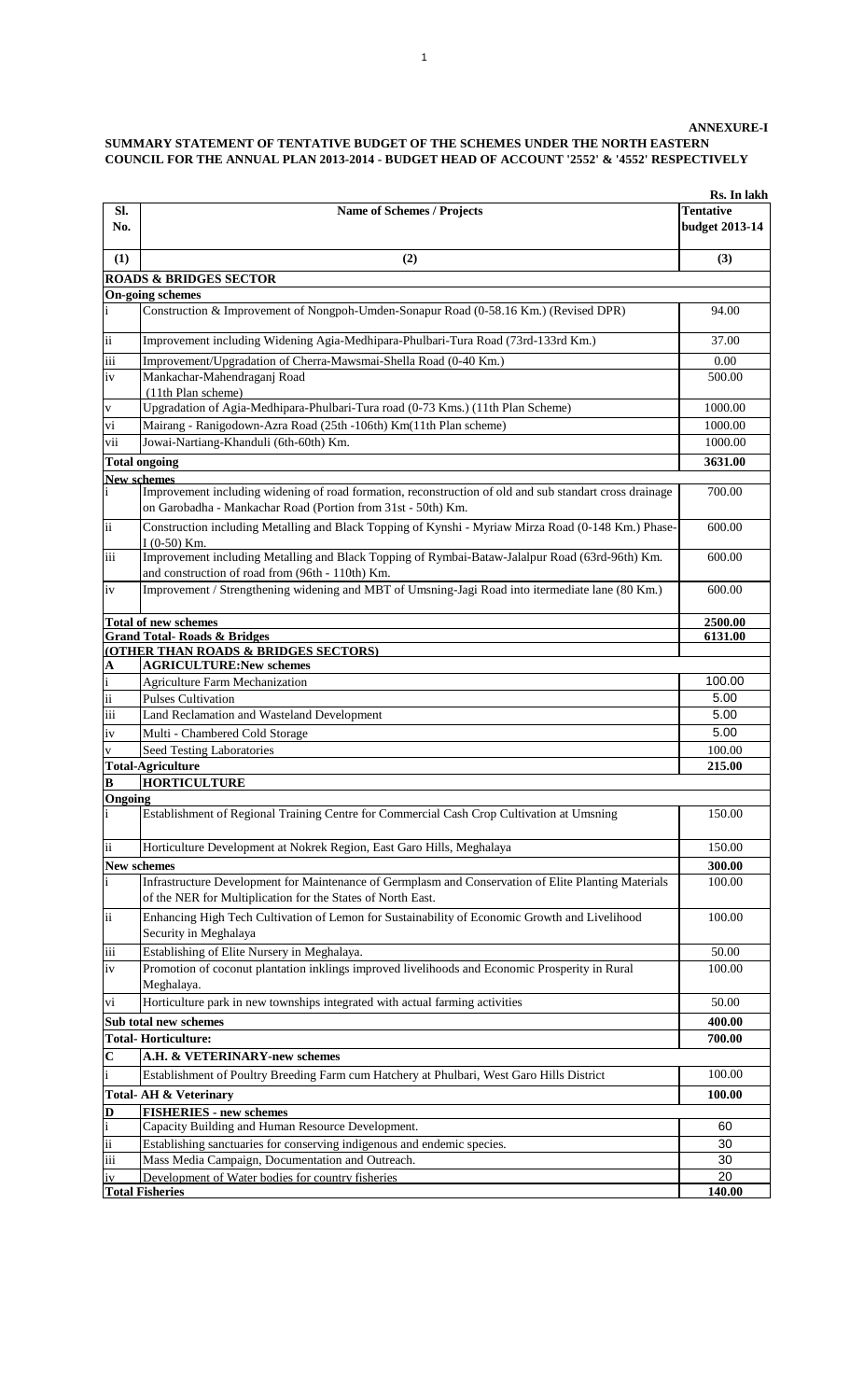# **SUMMARY STATEMENT OF TENTATIVE BUDGET OF THE SCHEMES UNDER THE NORTH EASTERN COUNCIL FOR THE ANNUAL PLAN 2013-2014 - BUDGET HEAD OF ACCOUNT '2552' & '4552' RESPECTIVELY**

2

|                     |                                                                                                                                                                                                                         | Rs. In lakh      |
|---------------------|-------------------------------------------------------------------------------------------------------------------------------------------------------------------------------------------------------------------------|------------------|
| Sl.                 | <b>Name of Schemes / Projects</b>                                                                                                                                                                                       | <b>Tentative</b> |
| No.                 |                                                                                                                                                                                                                         | budget 2013-14   |
|                     |                                                                                                                                                                                                                         |                  |
| (1)                 | (2)                                                                                                                                                                                                                     | (3)              |
| E                   | Cooperation                                                                                                                                                                                                             |                  |
| $\mathbf{i}$        | Installation of 40 MT capacity Electronic Weight Bridge of 500 MT Warehouse at Nongstoin                                                                                                                                | 7.00             |
| $\rm ii$            | Metalling and black topping of approach road to MECOFED Go-down at Mawiong complex, Shillong                                                                                                                            | 7.00             |
| iii                 | Construction of 1500 MT capacity Go-down of MECOFED at Mawiong                                                                                                                                                          | 7.00             |
| iv                  | Human Resource Development Proposals in Cooperative Sector of the State of Meghalaya :- Training<br>Programme for Members and Office bearers of Cooperative Societies.                                                  | 7.00             |
| $\mathbf{V}$        | Human Resource Development Proposals in Cooperative Sector of the State of Meghalaya :- Training of<br>the Officers of the Department and Leaders of Cooperative Movement on Rural Development and<br><b>Management</b> | 7.00             |
| vi                  | Construction of Boundary Fencing of Meghalaya State Cooperative Union Ltd. (MSCU) at Laban                                                                                                                              | 7.00             |
| vii                 | Construction of Boundary Fencing of the Office & Staff Quarter of the Assistant Registrar of Cooperative<br>Societies, East Garo Hills, Williamnagar.                                                                   | 7.00             |
|                     | <b>Total Cooperation</b>                                                                                                                                                                                                | 49.00            |
| F                   | <b>Soil &amp; Water Conservation</b>                                                                                                                                                                                    |                  |
| $\mathbf{i}$        | Development Programme for West Garo Hills & South Garo Hills, Meghalaya, by Raising Rubber<br><b>Nurseries</b>                                                                                                          | 20.00            |
|                     | <b>Total-Soil &amp; Water Conservation</b>                                                                                                                                                                              | 20.00            |
| F                   | PLANNING (BASIN DEVELOPMENT)                                                                                                                                                                                            |                  |
| i                   | Support of the activities under the Integrated Basin Development & Livelihood Programme                                                                                                                                 | 100.00           |
| $\rm ii$            | Climate Change Adaptation Project (CCAP)                                                                                                                                                                                | 100.00           |
|                     | <b>Total Planning (Basin Development)</b>                                                                                                                                                                               | 200.00           |
| $\mathbf G$         | <b>SPORTS &amp; YOUTH AFFAIRS:</b>                                                                                                                                                                                      |                  |
| Ongoing             |                                                                                                                                                                                                                         |                  |
| i                   | Installation of Floodlight System at J.N Sports Complex, Polo Ground, Shillong                                                                                                                                          | 150.00           |
| ii                  | Construction of covered public sitting gallery including construction of dressing room,<br>Association hall, Medical Hall, Officials room, ball boys room, toilet etc at ground No.1, Polo,<br>Shillong.                | 150.00           |
| iii                 | Holding of Dr. T. Ao Memorial Football Tournament in Meghalaya from the 11-16 March, 2013                                                                                                                               | 4.00             |
|                     | <b>Total ongoing schemes</b>                                                                                                                                                                                            | 304.00           |
|                     | New schemes                                                                                                                                                                                                             |                  |
| i                   | Indoor facilities with basketball court 1(one) each in Shillong, Jowai & Tura                                                                                                                                           | 50.00            |
|                     | Total-Sports & Youth Affairs:                                                                                                                                                                                           | 354.00           |
| $\mathbf H$         | <b>FORESTS &amp; ENVIRONMENT</b>                                                                                                                                                                                        |                  |
| $\mathbf{i}$        | Development of Bamboo Sector including Resource mapping & Inventory of Bamboo                                                                                                                                           | 15.00            |
| $\ddot{\mathbf{i}}$ | <b>Development of Medicinal Plants</b>                                                                                                                                                                                  | 7.00             |
| iii                 | Afforestation of Critical catchment areas of Hydro - Electric power projects                                                                                                                                            | 10.00            |
| iv                  | Community based Eco-Tourism for Mawphlang Sacred Grove at Mawphlang, East Khasi Hills                                                                                                                                   | 5.00             |
|                     | <b>Total-Forests &amp; Environment:</b>                                                                                                                                                                                 | 37.00            |
| I                   | <b>INFORMATION TECHNOLOGY:</b>                                                                                                                                                                                          |                  |
| Ongoing             |                                                                                                                                                                                                                         |                  |
| i<br>$\rm ii$       | Establishment of Remote Sensing GIS & Photogrammetry facilities.                                                                                                                                                        | 6.00             |
|                     | I.T.-based Science Technology Education Programme at 100 Schools in Meghalaya                                                                                                                                           | 50.00            |
| iv                  | IT Education in 100 schools in Meghalaya                                                                                                                                                                                | 100.00           |
| New schemes         | <b>Total ongoing</b>                                                                                                                                                                                                    | 156.00           |
| $\mathbf i$         | Preparation of Natural Atlas Map of Meghalaya                                                                                                                                                                           | 20.00            |
| $\ddot{\mathbf{i}}$ | Development of Digital Elevation Model (DEM) for Meghalaya using Remote Sensing and                                                                                                                                     | 20.00            |
|                     | Photogrametry Technique.                                                                                                                                                                                                |                  |
| iii                 | Implementation of ICT Enabled Education Infrastructure in 150 Primary, Upper Primary and Higher<br>Secondary Schools of Meghalaya                                                                                       | 20.00            |
| iv                  | IT Education at 350 Schools in 4 phase                                                                                                                                                                                  | 100.00           |
| $\mathbf{V}$        | ST & IT awareness at 5000 Schools in phases                                                                                                                                                                             | 100.00           |
|                     | <b>Total New schemes</b>                                                                                                                                                                                                | 260.00           |
|                     | <b>Grand total-Information Technology</b>                                                                                                                                                                               | 416.00           |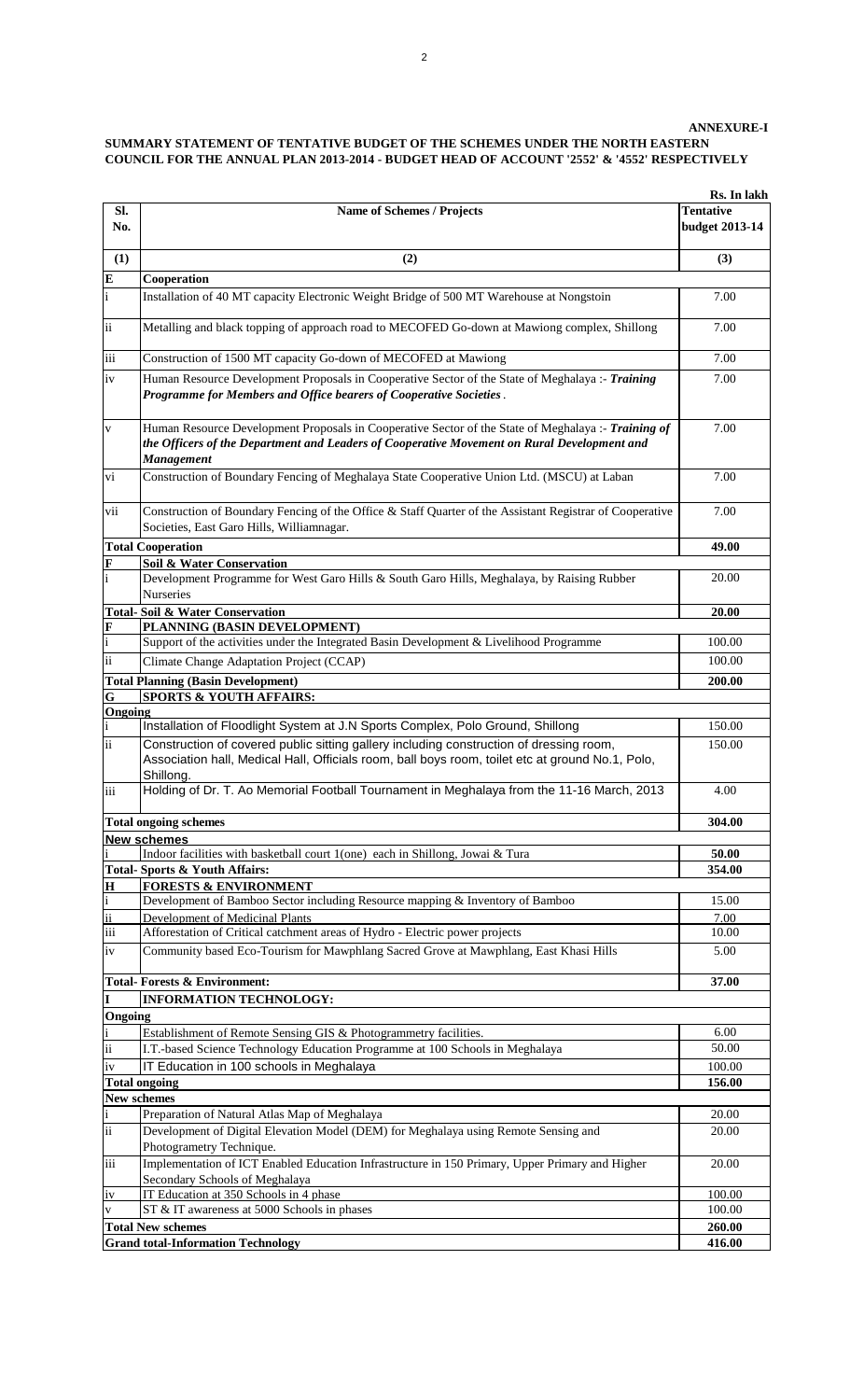|  | Rs. In lakh |
|--|-------------|
|  |             |

| Sl.<br>No.               | <b>Name of Schemes / Projects</b>                                                                                                                                                                                                                                                                                                          | Tentative<br>budget 2013-14 |
|--------------------------|--------------------------------------------------------------------------------------------------------------------------------------------------------------------------------------------------------------------------------------------------------------------------------------------------------------------------------------------|-----------------------------|
| (1)                      | (2)                                                                                                                                                                                                                                                                                                                                        | (3)                         |
| $\mathbf J$              | <b>HEALTH &amp; FAMILY WELFARE:</b>                                                                                                                                                                                                                                                                                                        |                             |
|                          | <b>Ongoing schemes</b>                                                                                                                                                                                                                                                                                                                     |                             |
|                          | Establishment of Six-Bedded Intensive Care Units each at Civil Hospital, Tura and Ganesh Das Hospital,                                                                                                                                                                                                                                     | 80.00                       |
| ii                       | Upgradation of Laboratory and Diagnostic Facilities and Setting up of Orthopedic Operation Theater at<br>Tura Civil Hospital, Tura                                                                                                                                                                                                         | 150.00                      |
| iii                      | Upgradation of equipment infrastructure for establishment of Dialysis units, endoscopic unit, upgradation<br>of major OT and casualty and emergency ward at Civil Hospital, Shillong                                                                                                                                                       | 100.00                      |
| iv                       | Support for procurement of an MRI (1.5 T) Machine at Civil Hospital, Shillong, Meghalaya                                                                                                                                                                                                                                                   | 100.00                      |
| $\mathbf{V}$             | Up-gradation of equipment infrastructure and development of districts hospitals (WKH, Ri Bhoi, WGH &<br>EGH)                                                                                                                                                                                                                               | 300.00                      |
|                          | <b>Total-Health &amp; Family Welfare:</b>                                                                                                                                                                                                                                                                                                  | 730.00                      |
| $\mathbf K$              | <b>SERICULTURE &amp; WEAVING:</b>                                                                                                                                                                                                                                                                                                          |                             |
| New schemes              |                                                                                                                                                                                                                                                                                                                                            |                             |
| $\mathbf{i}$             | Modernization of Mulberry seed farms.                                                                                                                                                                                                                                                                                                      | 25                          |
| $\dddot{\mathbf{i}}$     | Upgradation of Sericulture Training Institute, Ummulong                                                                                                                                                                                                                                                                                    | 25                          |
| $\overline{iii}$         | Upgradation of Handloom Training Institute, Mendipathar                                                                                                                                                                                                                                                                                    | 25                          |
| iv                       | Establishment of Specialised Master weavers Training Institute                                                                                                                                                                                                                                                                             | 25                          |
|                          | <b>Total-Sericulture &amp; Weaving:</b>                                                                                                                                                                                                                                                                                                    | 100.00                      |
| L                        | <b>COMMERCE &amp; INDUSTRIES</b>                                                                                                                                                                                                                                                                                                           |                             |
|                          | <b>Ongoing schemes</b>                                                                                                                                                                                                                                                                                                                     |                             |
|                          | Infrastructure development of existing Industrial Estates at Shillong & Tura                                                                                                                                                                                                                                                               | 100.00                      |
|                          | <b>Total ongoing</b>                                                                                                                                                                                                                                                                                                                       | 100.00                      |
|                          | <b>New schemes</b>                                                                                                                                                                                                                                                                                                                         |                             |
|                          | Marketing Support to the Handloom and Handicrafts Industrial Sectors in Meghalaya.                                                                                                                                                                                                                                                         | 50.00                       |
| ii                       | Capacity building for Industries on Local Resources                                                                                                                                                                                                                                                                                        | 50.00                       |
|                          | <b>Total New schemes</b>                                                                                                                                                                                                                                                                                                                   | 100.00                      |
|                          | <b>Total- Commerce &amp; Industries:</b>                                                                                                                                                                                                                                                                                                   | 200.00                      |
| М                        | <b>EDUCATION:</b><br><b>Ongoing schemes</b>                                                                                                                                                                                                                                                                                                |                             |
| i                        | Financial support to the Students of N.E. Region for Higher Professional Courses                                                                                                                                                                                                                                                           | 100.00                      |
| $\rm ii$                 | MBOSE e-Governance and Online Connectivity(Meghalaya)                                                                                                                                                                                                                                                                                      | 8.00                        |
| $\overline{\text{iii}}$  | Computerization of Education Research and Training and District Institutes of Education & Training in<br>Meghalaya                                                                                                                                                                                                                         | 18.00                       |
| $iv$                     | Construction of Boarding School and Hostel Building for Disabled Students of Lynti Jam Welfare and<br>Development Association at Mawtnum, Ri Bhoi District, Nongpoh                                                                                                                                                                        | 90.00                       |
| $\mathbf V$              | Training Programme of Elementary Teachers of Meghalaya in Science & Mathematics                                                                                                                                                                                                                                                            | 16.00                       |
| $\overline{\mathbf{vi}}$ | Strengthening of Teacher's Training Institute at Baghmara & Tura                                                                                                                                                                                                                                                                           | 100.00                      |
|                          | <b>Total ongoing</b>                                                                                                                                                                                                                                                                                                                       | 332.00                      |
|                          | New schemes                                                                                                                                                                                                                                                                                                                                |                             |
| $\mathbf{i}$             | District Institute of Education & Training, Cherrapunjee, East Khasi Hills, Meghalaya                                                                                                                                                                                                                                                      | 50.00                       |
| $\ddot{\rm ii}$          | Sibsing Memorial Government Higher Secondary School, Nongstoin, West Khasi Hills, Meghalaya.                                                                                                                                                                                                                                               | 30.00                       |
| iii                      | Rymbai Government Secondary School and School's Mini Stadium                                                                                                                                                                                                                                                                               | 30.00                       |
| iv                       | Ampati Government Higher Secondary School, West Garo Hills District, Meghalaya.                                                                                                                                                                                                                                                            | 30.00                       |
| $\mathbf V$              | St. John Secondary School, Cherrapunjee (Sohra), Meghalaya                                                                                                                                                                                                                                                                                 | 10.00                       |
| vi                       | Infrastructure Development of 3(three) existing Polytechnic i.e Shillong Polytechnic, Tura Polytechnic &<br>Jowai Polytechnic (by increasing the intake capacity of the existing courses as well as introducing 2(two)<br>new courses in each Polytechnic to creat facilities for the Students of NER including the State of<br>Meghalaya. | 50.00                       |
| vii                      | Infrastrucutre Development of Kiang Nangbah Government College (i) Consruction of separate building<br>for Computer Department (ii) Expansion and renovation of Library building (iii) Construction of Staff<br>quarter                                                                                                                    | 40.00                       |
| viii                     | Infrastructure Development for 3(three) new Polytechnics at Baghmara (South Garo Hills District),<br>Nongpoh (Ri Bhoi District) & Nongstoin West Khasi Hills District.                                                                                                                                                                     | 30.00                       |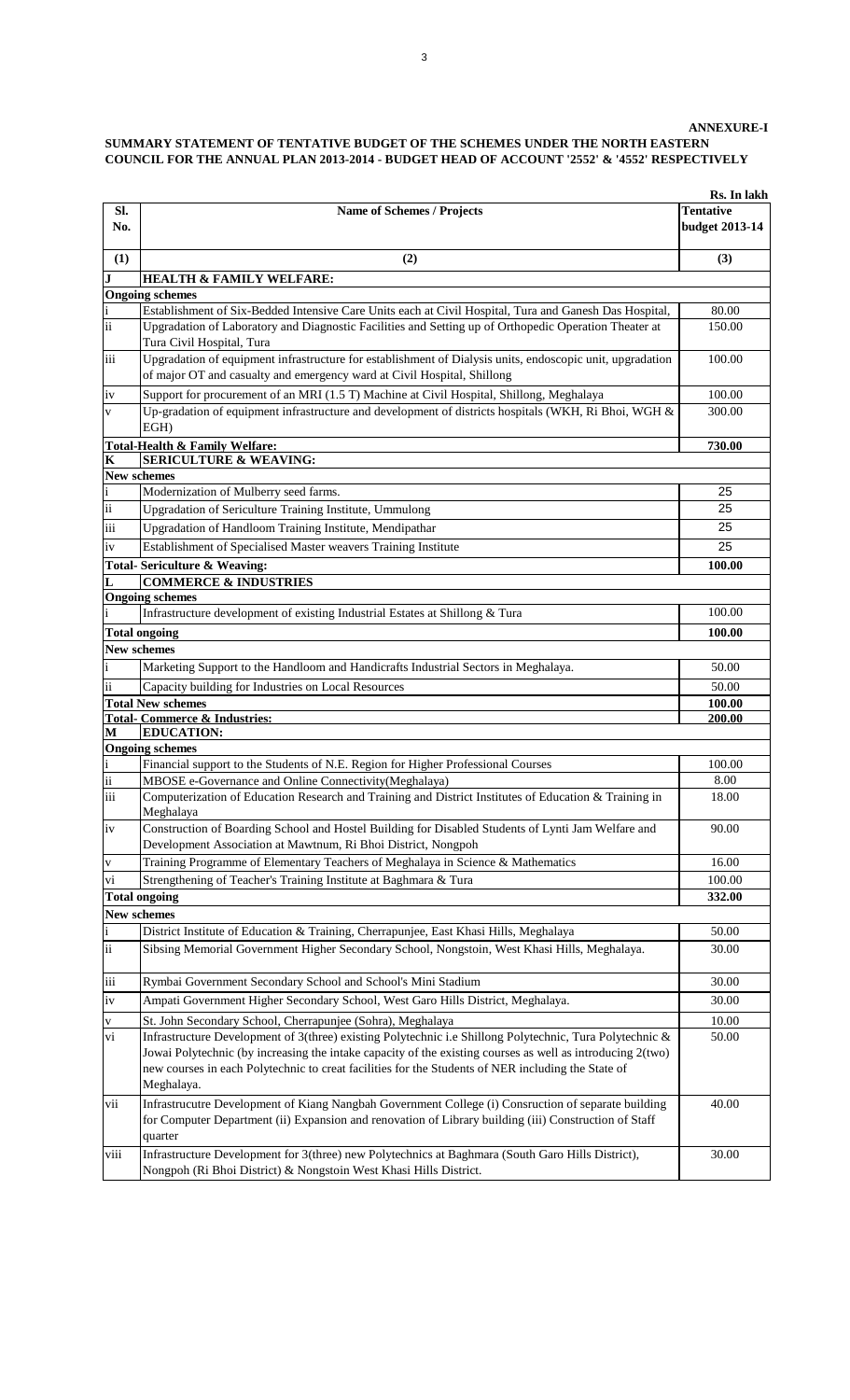|                          |                                                                                                                                                                                                                                                                          | Rs. In lakh                               |
|--------------------------|--------------------------------------------------------------------------------------------------------------------------------------------------------------------------------------------------------------------------------------------------------------------------|-------------------------------------------|
| SI.<br>No.               | Name of Schemes / Projects                                                                                                                                                                                                                                               | <b>Tentative</b><br><b>budget 2013-14</b> |
| (1)                      | (2)                                                                                                                                                                                                                                                                      | (3)                                       |
| ix                       | Infrastrucutre for running degree level professional courses, short term vocational courses and also for<br>master degree courses in 4(four) deficit Colleges (a) St. Anthony's College, Shillong (b) St. Edmund's<br>College, Shillong (c) Lady Keane College, Shillong | 80.00                                     |
| $\mathbf X$              | Infrastructure Development of 5 proposed Model Colleges                                                                                                                                                                                                                  | 50.00                                     |
| xi                       | Infrastructure Development for IIIT                                                                                                                                                                                                                                      | 100.00                                    |
|                          | <b>Total new schemes</b>                                                                                                                                                                                                                                                 | 500.00                                    |
|                          | <b>Total-Education</b>                                                                                                                                                                                                                                                   | 832.00                                    |
| $\mathbf N$              | <b>POWER:</b>                                                                                                                                                                                                                                                            |                                           |
| Ongoing<br>$\mathbf{i}$  | Construction of 132 KV S/C Transmission Line on Double Circuit Tower from Agia (Assam) to<br>Nangalbibra (Meghalaya) 110 Km.                                                                                                                                             | 30.00                                     |
| ii                       | Construction of 132 KV LILO of Sumer-Nehu Line at 132/33 KV, 2X20 MVA Sub-Station at Umiam                                                                                                                                                                               | 95.00                                     |
| iii                      | Construction of 132/33 KV, 2X20 MVA Sub-Station at Umiam, Meghalaya                                                                                                                                                                                                      | 50.00                                     |
| iv                       | Construction of Lakroh Mini Hydel Project (1x1500 KW), Jaintia Hills                                                                                                                                                                                                     | 53.00                                     |
| $\mathbf{V}$             | Survey & Investigation of Myntdu-Leshka H.E.P.(Stage-II) (60 MW) (Revised to 270 MW)                                                                                                                                                                                     | 24.00                                     |
| vi                       | Survey & Investigation of Umngot H.E.P.(Stage-I) (2 x 75 MW)                                                                                                                                                                                                             | 105.00                                    |
| vii                      | Survey & Investigation of Selim HEP (Stage-I)(2 x 85 MW), Jaintia Hills                                                                                                                                                                                                  | 93.00                                     |
| viii                     | Survey & Investigation of Ganol H.E.P.(Stage-II)(3x5 MW)                                                                                                                                                                                                                 | 90.00                                     |
| ix                       | Survey & Investigation of Mawblei H.E.P.(2x70=140 MW), West Khasi Hills<br>Construction of 132 KV/33 KV, 2x20 MVA Sub-Station at Mendipathar                                                                                                                             | 150.00                                    |
| $\mathbf X$<br>xi        | Upper Khri Diversion (2x7.5 MW)                                                                                                                                                                                                                                          | 77.00<br>100.00                           |
| xii                      | Construction of LILO on 132 KV Agia-Nangalbibra line at 132 KV/33 KV Sub-Station at Mendipathar                                                                                                                                                                          | 90.00                                     |
| xiii                     | Construction of 132 KV D/C on LILO on Mawlai-Cherra S/C Line at Mawngap Sub-Station                                                                                                                                                                                      | 97.00                                     |
| xiv                      | Augmentation of 132/33 KV Sub-station from 35 MVA to 50 MVA at Rongkhon                                                                                                                                                                                                  | 82.00                                     |
| $\mathbf{X}\mathbf{V}$   | Installation and Commissioning of Communication Network & Remote Terminal Unit at 132 KV<br>Sub-station for supervisory control & data acquisition                                                                                                                       | 196.00                                    |
| xvi                      | Construction of LILO on 132 KV S/C Mawlai-Nangalbibra line at Mawngap Sub-station.                                                                                                                                                                                       | 95.00                                     |
| xvii                     | Installation of 220/132 KV, 1x100 MVA Auto Transformer at Agia S/S (Assam) for Meghalaya.                                                                                                                                                                                | 150.00                                    |
| xviii                    | Construction of 132/33 KV, 2x20 MVA Sub station at Mendipathar, Phase-II                                                                                                                                                                                                 | 93.00                                     |
| xix                      | Construction of new 33 KV line on ST pole with Raccoon conductor from Khliehtyrshi to<br>Wahiajer 33/11 KV, 5.0 MVA sub station with control room.                                                                                                                       | 100.00                                    |
|                          | <b>Total ongoing</b>                                                                                                                                                                                                                                                     | 1770.00                                   |
| $\mathbf{i}$             | <b>New schemes</b><br>132 KV S/C line on D/C towers from Mawphlang substation to Balat including bay extension works along<br>with 132/33 KV, 2x20 MVA substation at Balat.                                                                                              | 1000.00                                   |
| $\overline{\mathbf{ii}}$ | Construction of new 33 KV D/C line on Wolf Conductor from 132/33 KV Mawphlang substation to<br>33/11 KV Airforce substation via 33/11 KV PHE GSWS substation, Mawphlang with terminal<br>equipments at PHE Mawphlang and Airforce substation.                            | 120.00                                    |
| iii                      | R&M of 5 Nos. of 33/11 KV Substation in Shillong.                                                                                                                                                                                                                        | 60.00                                     |
| iv                       | Construction of new 33KV line on ST pole with Raccoon conductor from Khliehtyrshi to Wahiajer 33/11<br>KV, 5.0 MVA substation with Control Room.                                                                                                                         | 150.00                                    |
| $\mathbf{V}$             | Riangdo Mini HP (3x100 KW)                                                                                                                                                                                                                                               | 350.00                                    |
| ${\bf vi}$               | Umlaphang HEP (2x14 MW)                                                                                                                                                                                                                                                  | 100.00                                    |
|                          | <b>Total new schemes</b>                                                                                                                                                                                                                                                 | 1780.00                                   |
| $\mathbf{o}$             | <b>Total:-Power sector</b><br><b>TOURISM:</b>                                                                                                                                                                                                                            | 3550.00                                   |
| $\mathbf{i}$             | Improvement of Marngar Lake at Marngar Village under Ri Bhoi District.                                                                                                                                                                                                   | 100.00                                    |
| $\ddot{\mathbf{i}}$      | Capacity Building for Service Providers in Tourism Sector to Meghalaya                                                                                                                                                                                                   | 12.00                                     |
| iii                      | Publicity on Tourism by the Government of Meghalaya                                                                                                                                                                                                                      | 20.00                                     |
| iv                       | Renovation of Tourist Lodges at Baghmara, Williamnagar & Tura                                                                                                                                                                                                            | 50.00                                     |
| $\mathbf{V}$             | Williamnagar Winter Festival                                                                                                                                                                                                                                             | 0.00                                      |
|                          | <b>Total ongoing schemes</b>                                                                                                                                                                                                                                             | 182.00                                    |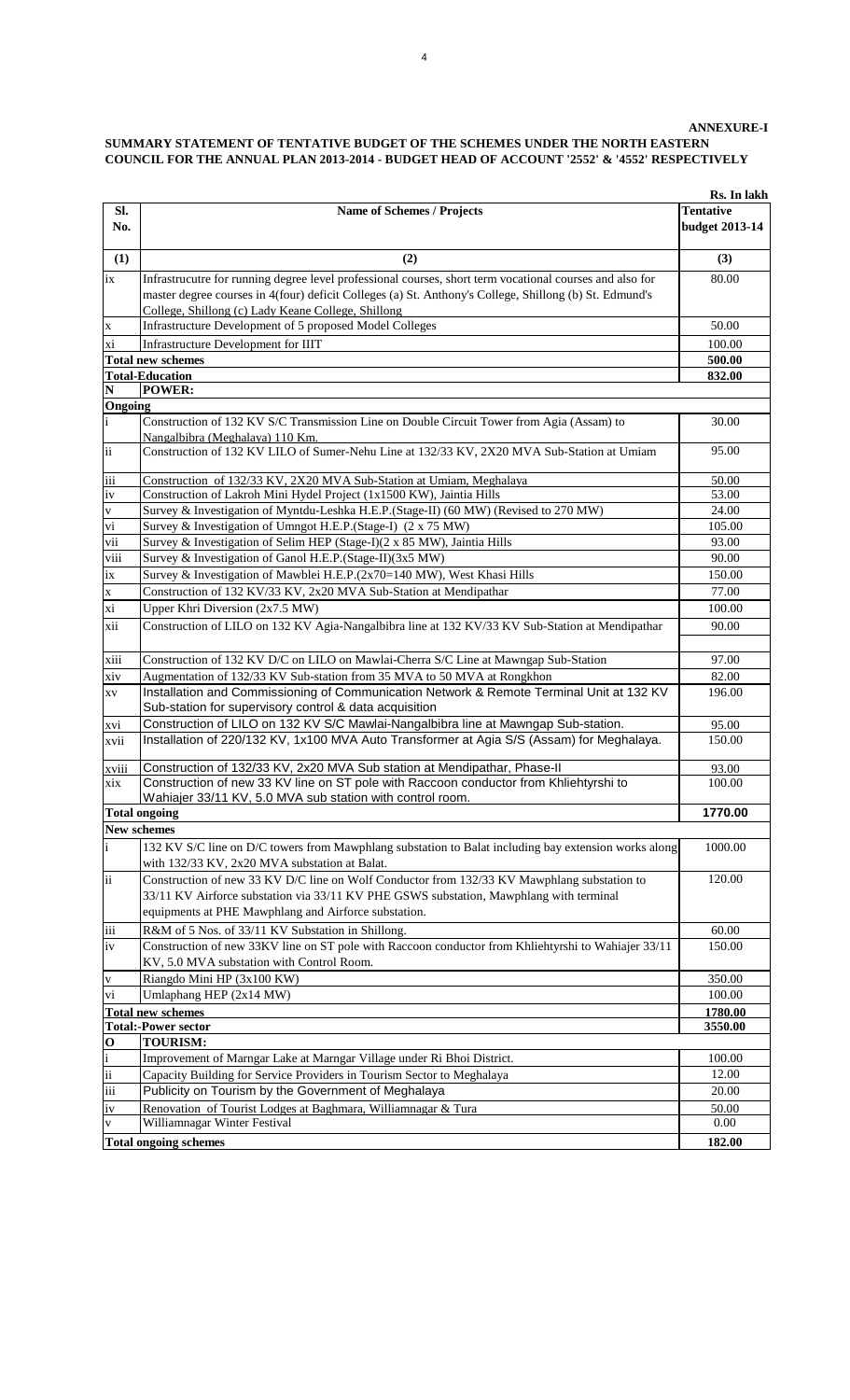|                                    |                                                                                                                                                                                                   | Rs. In lakh                               |
|------------------------------------|---------------------------------------------------------------------------------------------------------------------------------------------------------------------------------------------------|-------------------------------------------|
| SI.<br>No.                         | <b>Name of Schemes / Projects</b>                                                                                                                                                                 | <b>Tentative</b><br><b>budget 2013-14</b> |
| (1)                                | (2)                                                                                                                                                                                               | (3)                                       |
| <b>New schemes</b>                 |                                                                                                                                                                                                   |                                           |
| $\frac{i}{ii}$                     | Advertisement on T.V channels TLC, Discovery                                                                                                                                                      | 40.00                                     |
| $\overline{\text{iii}}$            | <b>Shillong Autumn Festival</b><br><b>Baghmara Winter Festival</b>                                                                                                                                | 10.00<br>10.00                            |
| iv                                 | <b>Shad Suk Mynsiem</b>                                                                                                                                                                           | 10.00                                     |
| $\frac{v}{vi}$                     | Discover Jaintia Festival                                                                                                                                                                         | 10.00                                     |
|                                    | Adventure Tourism in Meghalaya                                                                                                                                                                    | 10.00                                     |
| vii<br>viii                        | Capacity / Skill Development, Mission Document<br>Documentary Film                                                                                                                                | 10.00<br>10.00                            |
| ix                                 | Promotion of eco tourism                                                                                                                                                                          | 10.00                                     |
|                                    | <b>Total new schemes</b>                                                                                                                                                                          | 120.00                                    |
| $\overline{\mathbf{P}}$            | <b>Total-Tourism:</b>                                                                                                                                                                             | 302.00                                    |
| New schemes                        | <b>INFORMATION &amp; PUBLIC RELATIONS:</b>                                                                                                                                                        |                                           |
| $\mathbf{i}$                       | Strengthening of the Media units in the District and Sub-Divisional Officers i.e purchase of computer,<br>video cameras, digital cameras                                                          | 10.00                                     |
| $\dddot{\mathbf{i}}$               | Production of Documentary Film on Success Stories and Potentials of the State etc.                                                                                                                | 7.00                                      |
| iii                                | Organising of State level film festival                                                                                                                                                           | 10.00                                     |
|                                    | <b>Total-Information &amp; Public Relations:</b>                                                                                                                                                  | 27.00                                     |
| $\frac{Q}{i}$                      | <b>BORDER AREA DEVELOPMENT:</b>                                                                                                                                                                   |                                           |
|                                    | Ideal Fish & Fish Seed Production Farm and Multipurpose Development Project at Ishamati village,<br>Shellabholaganj, East Khasi Hills.                                                            | 50.00                                     |
|                                    | <b>Total-Border Area Development:</b>                                                                                                                                                             | 50.00                                     |
| $\overline{\mathbf{R}}$            | <b>URBAN AFFAIRS</b>                                                                                                                                                                              |                                           |
|                                    | <b>Ongoing schemes</b><br>Comprehensive Mobility Plan                                                                                                                                             | 3.00                                      |
|                                    | <b>Total ongoing schemes</b>                                                                                                                                                                      | 3.00                                      |
| <b>New schemes</b>                 |                                                                                                                                                                                                   |                                           |
| $\mathbf{i}$                       | Road Infrastructure Development for New Shillong Township                                                                                                                                         | 300.00                                    |
| $\ddot{\mathbf{u}}$                | Water Infrastructure Development for New Shillong Township                                                                                                                                        | 250.00                                    |
| iii                                | Power Infrastructure Development for New Shillong Township<br><b>Total new schemes</b>                                                                                                            | 300.00<br>850.00                          |
|                                    | <b>Total- Urban Affairs</b>                                                                                                                                                                       | 853.00                                    |
| $\frac{S}{\Omega}$                 | <b>ARTS &amp; CULTURE</b>                                                                                                                                                                         |                                           |
|                                    | <b>Ongoing schemes</b>                                                                                                                                                                            |                                           |
|                                    | Don Bosco Community Information Centre                                                                                                                                                            | 120.00                                    |
|                                    | <b>Total ongoing schemes</b>                                                                                                                                                                      | 120.00                                    |
| <b>New schemes</b><br>$\mathbf{i}$ | Construction / Upgradation of Williamson Sangma State Museum, Shillong: Providing Marble / Granite                                                                                                | 150.00                                    |
|                                    | flooring, Galleru Constructions, lift services, electronic, interactive Museum guides & information and                                                                                           |                                           |
|                                    | proper lighting and furnishing etc.                                                                                                                                                               |                                           |
| $\frac{ii}{iii}$                   | Research & Documentation through Audio and Video Media                                                                                                                                            | 20.00                                     |
|                                    | Seven (7) Days Painting Exhibition of Local Artists of Meghalaya in Delhi.                                                                                                                        | 13.00                                     |
| iv<br>$\overline{\mathbf{v}}$      | Grants for ailing / poverty - stricken Artisans and Writers from Meghalaya.<br>Cultural Exchange Programme in Goa for providing National Exposure to the Creative Talents of                      | 14.00<br>11.00                            |
|                                    | Meghalava.                                                                                                                                                                                        |                                           |
| vi                                 | 20 (twenty) days workshop each in Shillong, Tura & Jowai for preservation and capacity building in<br>respect of Folk Musical Instruments and Traditional ornamentsof Khasis, Goros and Jaintias. | 19.00                                     |
| vii                                | Construction of Multi-Purpose Auditorium at Mawlynnong, East Khasi Hills, Meghalaya.                                                                                                              | 150.00                                    |
|                                    | <b>Total new schemes</b>                                                                                                                                                                          | 377.00                                    |
|                                    | <b>Total-Arts &amp; Culture</b>                                                                                                                                                                   | 497.00                                    |
| T<br>$\mathbf{i}$                  | PLANNING (SCIENCE & TECHNOLOGY)                                                                                                                                                                   | 150.00                                    |
|                                    | Setting up of the State Digital Planetarium<br><b>Total ongoing</b>                                                                                                                               | 150.00                                    |
| New schemes                        |                                                                                                                                                                                                   |                                           |
| $\mathbf{i}$                       | Propagation and Conservation of Indigenous Wild Edible Plants of Meghalaya                                                                                                                        | 25.00                                     |
| $\ddot{\mathbf{u}}$                | Preservation and Promotion of Herbal & Aromatic Plants of Meghalaya                                                                                                                               | 25.00                                     |
| iii<br>iv                          | <b>Expansion Scheme of Bio-Resources Development Centre</b><br>Activity Enhancement Scheme of Shillong Science Centre                                                                             | 50.00<br>50.00                            |
| $\mathbf{V}$                       | Installation of Automatic Weather Stations (AWS's) & Automatic Rain Gauges (ARG's) in different parts                                                                                             | 100.00                                    |
|                                    | of the State                                                                                                                                                                                      |                                           |